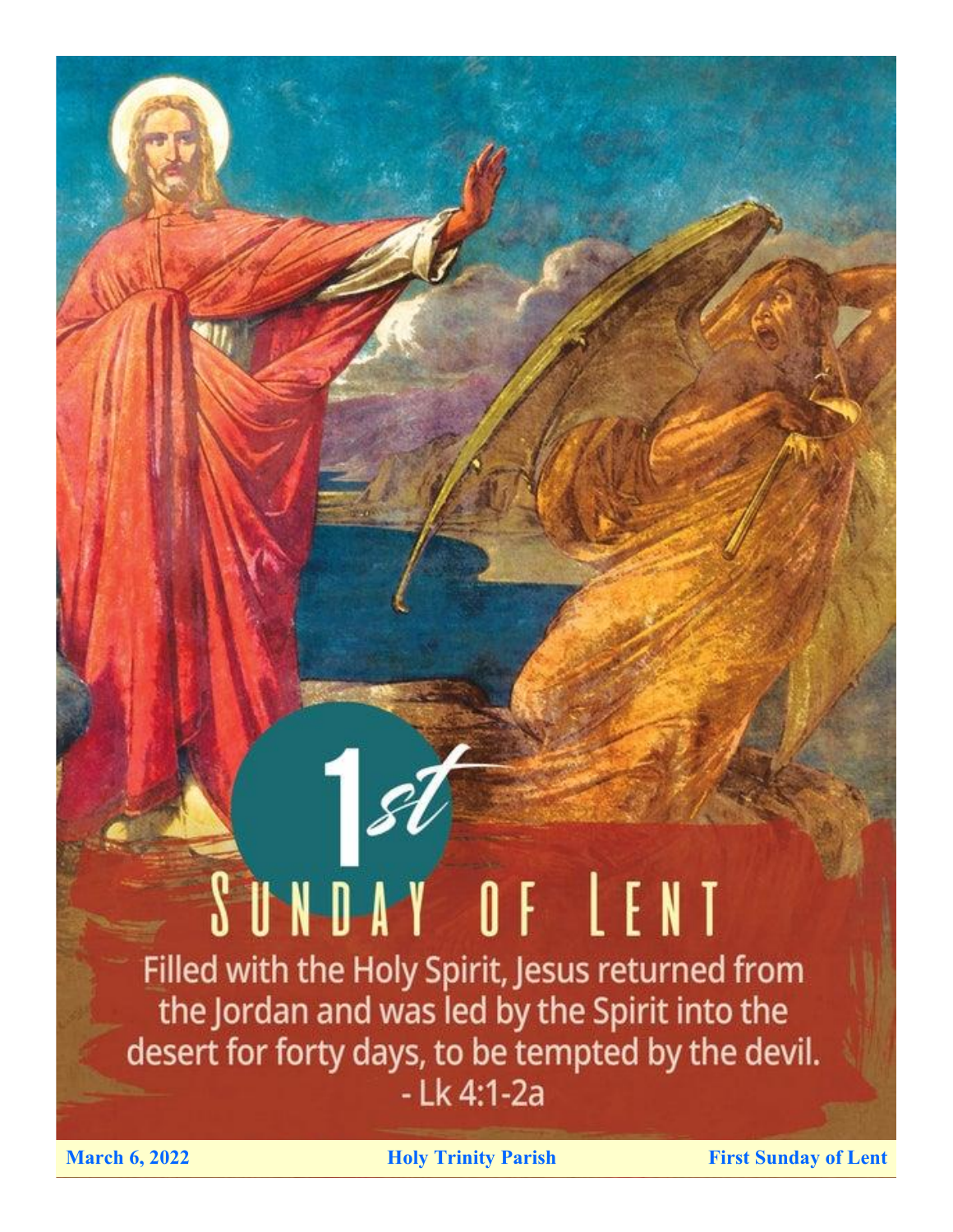#### **HOLY TRINITY PARISH MARCH 6, 2022 LIGONIER, PA**

 There is an important Community Service Meeting on Thursday, March 24th at 6:30 p.m. in the Parish Meeting Room. If you are interested in helping those less fortunate, please join us as we organize and plan for our upcoming year.

#### **NEW SELECTIONS ON OUR KIOSK**

 Please take a look at both sides of the kiosk of Catholic literature in the narthex that is being offered to members of our parish for a minimal donation. The subjects cover a variety of topics for adults, teens and children. There are new booklets on topics such as the Eucharist, the Sacraments, and Catholic social teaching. There are also a number of selections for all ages with a timely emphasis on Lent and Easter.

#### **THE FORMED PROGRAM** *www.usccb.org/homemissions.*

 Holy Trinity Parish subscribes to **FORMED**, an online platform providing access to Catholic programs, talks, audio dramas, movies and ebooks for children, teens and adults! All of our parishioners have free access to this program by registering at **www.htligonier.formed.org**. Flyers with instructions are available in the narthex. If you have any questions or need assistance in registering with the **FORMED** program, please call the office at 724-238-6434.



*To The Holy Trinity Family,*

 *Christian Mothers extends a most heartfelt Thank you for the very large collection of items during February for Layettes for Newborns of Open Hands Ministry and for Catholic Charities.*

> *With love & many thanks, Your Christian Mothers*

#### **Catholic Home Missions Appeal**

 This weekend we will take up the Catholic Home Missions Appeal. Today, nearly 40% of dioceses in the United States and its territories are unable to fund the essential pastoral work their communities need. Your support of this appeal helps them meet these faith formation and sacramental needs.

 Please prayerfully consider how you can support this appeal. More information can be found at

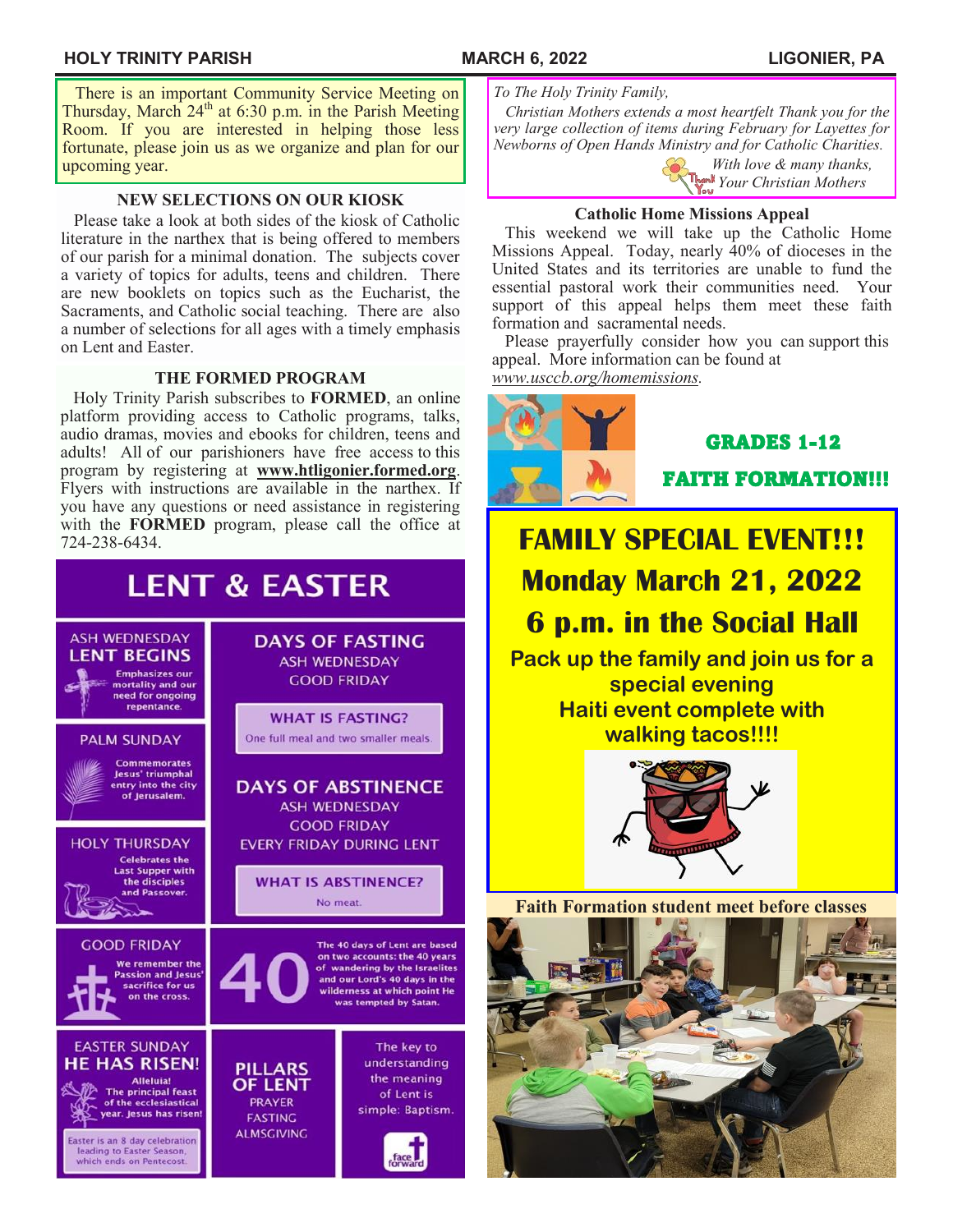### **FROM THE DESK OF FATHER ANTHONY……………………………….**

**Today we go out to the desert with the Lord to battle temptation and sin! If the Lord is with us, we have nothing to fear as we begin our annual Lenten retreat. With what are we armed as we suffer the Devil's attack? Are we fasting, praying, almsgiving? How are we giving witness to our Lord and Savior in the world? All temptation and sin deal with wanting to displace the Lord God from His throne and then to place a person or a thing on God's throne. Think about it – if someone or something in our lives is more important than God, we decided that our relationship with the Lord is not the most important aspect of our life. Lent helps us get our priorities back in line. Our sacrifices will help us to live for God alone!** 

**Thanks to all who were involved with our parish celebration of Mardi Gras last Tuesday! We had a great time and it was good to celebrate before our Lenten observances began. We will have a few pictures in next week's bulletin.** 

**If you are looking for prayer opportunities during Lent, please consider the weekly Holy Hour on Tuesdays from 3:00PM until 4:00PM, Stations of the Cross on Friday at 7:00PM, the Wednesday evening Mass at 7:00, and week day (excluding Wednesdays and including Saturdays during Lent) Mass at 8:00AM. If you are looking for ways to give alms, please remember our Food Bank collection – please put your donation in an envelope and clearly mark it "FOOD BANK." We also have food drives – look for the specific items listed in the bulletin.** 



**Please take a look at FORMED on the internet! Just a reminder that our parish has a subscription to this great resource. If you are looking for some inspirational material during the Season of Lent, take a look at the video Triduum: A Spiritual Pilgrimage. Check out Easter in Art and Into His Likeness: Be Transformed as a Disciple of Christ. You might also be interested in A Bible Study on the Sorrowful Mysteries of the Rosary. Also, for the children among us, FORMED will have a daily video with Brother Francis that will explain different aspects of Lent. I highly recommend FORMED to all parishioners and I also remind you – it is available at no cost to parishioners. Please take advantage of this.**

**I am happy to report that our Diocesan Lenten Appeal is off to a good start! As of Tuesday, March 1, we had received 5 gifts for a total of \$9,700. We are already at 19.02% of the diocesan goal, which is \$50,997 this year. As you know, anything received over the parish goal is returned to the parish – I hope that you are considering a gift to the DLA this year. "Sharing Our Gifts" is the theme of this year's Appeal. I hope you will be able to share a gift with the Diocese and the parish.**

#### **Just a reminder that Bishop Kulick will be here Wednesday, March 30, to celebrate Mass at 6:00PM. We will have light refreshments following Mass, as the Bishop is eager to greet you. I hope that you are planning on being in attendance.**

**Easter is six weeks from today – April 17. I know it seems like it is still a distance away, but it will be here before you know it. Lent is the perfect time to celebrate the Sacrament of Penance/Confession – don't put it off. We celebrate this Sacrament every Saturday at 4:00PM. We will have extended periods for Confession as Easter draws closer. If you are unable to make Saturday afternoon, please call the parish office and we can arrange a time.**

**GOD THE FATHER OF MERCIES, HAVE MERCY ON US! GOD THE SON, JESUS CHRIST, OUR NEWBORN KING, HAVE MERCY ON US! GOD THE HOLY SPIRIT, DESCENDING UPON US IN GLORY, HAVE MERCY ON US!**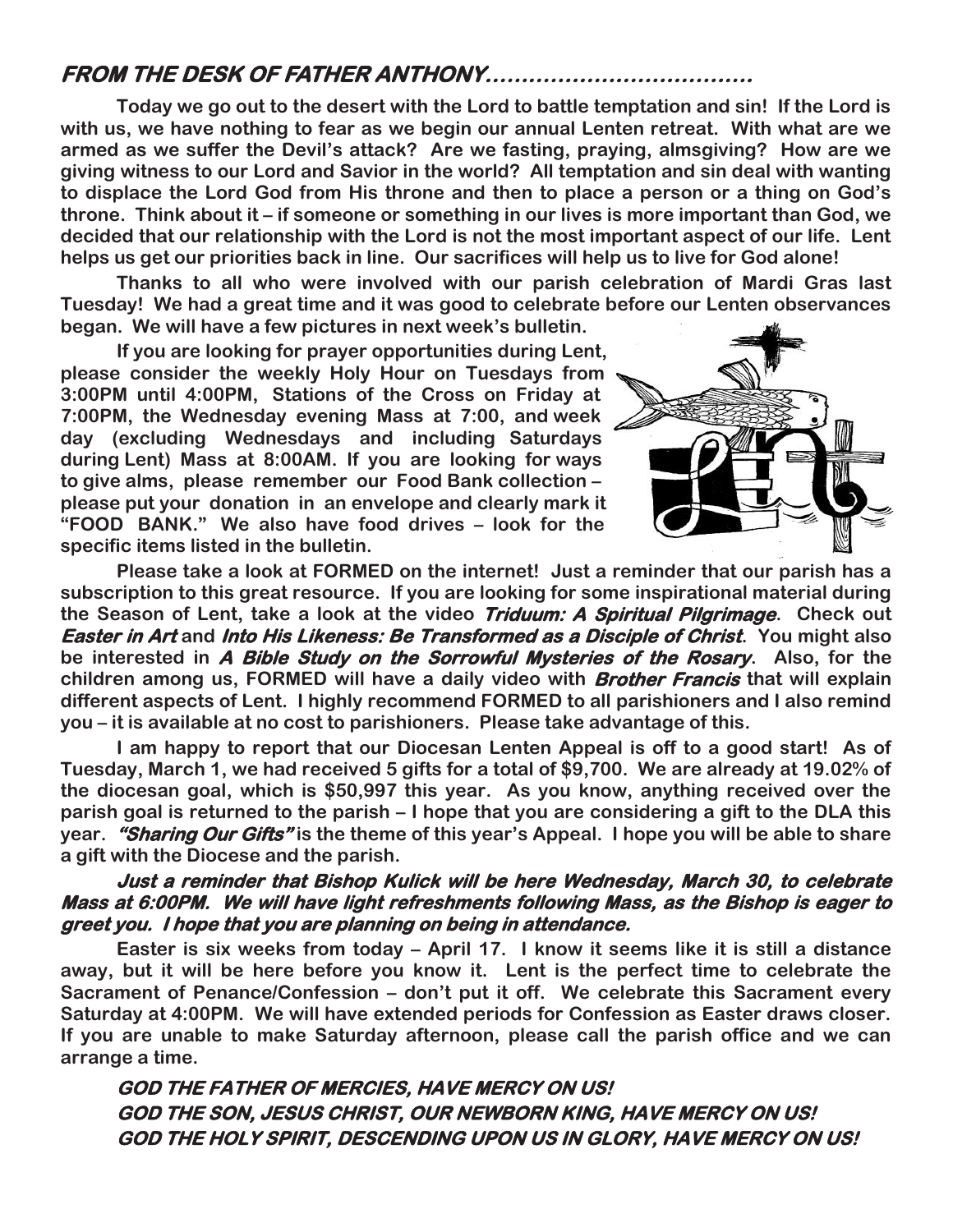## Parish Activities Calendar for March & April, 2022

A=Atrium C=Church CA=Children's Atrium CR= Class Room PH= Parish Hall L=Loft PL=Parish Library SL= Old School Library PMR=Parish Meeting Room All Times Are PM Unless Otherwise Indicated.

| <b>Sun</b>                                                 | <b>Mon</b>                                                              | <b>Tue</b>                           | <b>Wed</b>                                                                                      | <b>Thu</b> | Fri                                                                     | <b>Sat</b>                                                                                                                                                                                                                |
|------------------------------------------------------------|-------------------------------------------------------------------------|--------------------------------------|-------------------------------------------------------------------------------------------------|------------|-------------------------------------------------------------------------|---------------------------------------------------------------------------------------------------------------------------------------------------------------------------------------------------------------------------|
| 6<br>2nd Envelope for<br>Home Missions<br>of the Americas  | $\overline{7}$<br><b>Faith Formation</b><br>$6:00 - 7:30 - CR$<br>50.74 | 8<br>Holy Hour<br>$3:00 - 4:00 - C$  | 9<br><b>No Morning</b><br><b>Mass</b><br><b>Evening Mass</b><br>during Lent at<br>$7:00 PM - C$ | 10         | II<br>Stations of the<br>$Cross 7:00 - C$<br>Stations<br><b>CROSS</b>   | 12<br>8:00 AM<br><b>Morning Mass</b><br>$during$ Lent - $C$<br>Catechesis of<br>the Good<br>Shepherd<br>Children's<br>Sessions<br>$9:00 - 11:00$<br>$AM$ - $CA$<br><b>Bible Study</b><br>$6:30 - 7:30 - A$                |
| 13<br><b><i><u><i><u><b>Sht Saving</b></u></i></u></i></b> | 14<br><b>Faith Formation</b><br>$6:00 - 7:30 - CR$                      | 15<br>Holy Hour<br>$3:00 - 4:00 - C$ | 16<br>No Morning<br>Mass<br><b>Evening Mass</b><br>during Lent at<br>$7:00 PM - C$              | 17         | 18<br>Stations of the<br>$Cross 7:00 - C$<br>Stations<br><b>CROSS</b>   | 19<br>8:00 AM<br><b>Morning Mass</b><br>$during$ Lent - $C$<br>SPOUSE OF THE BLESSED VIRGIN MARY                                                                                                                          |
| 20<br>2nd Collection<br>for the Catholic<br>Accent         | 2I<br><b>Faith Formation</b><br>$6:00 - 7:30 - CR$                      | 22<br>Holy Hour<br>$3:00 - 4:00 - C$ | 23<br>No Morning<br>Mass<br><b>Evening Mass</b><br>during Lent at<br>$7:00\,\overline{P}M - C$  | 24         | 25<br>mnunciation<br>OF THE LORD<br>Stations of the<br>$Cross 7:00 - C$ | 26<br>8:00 AM<br><b>Morning Mass</b><br>during Lent - $C$<br>Catechesis of<br>the Good<br>Shepherd<br>Children's<br>Sessions<br>$9:00 - 11:00$<br>$AM - CA$<br><b>Bible Study</b><br>$6:30 - 7:30 - A$                    |
| 27                                                         | 28<br><b>Faith Formation</b><br>$6:00 - 7:30 - CR$<br>Fora              | 29<br>Holy Hour<br>$3:00 - 4:00 - C$ | No Morning<br>Mass<br><i>30</i><br><b>Evening Mass</b><br>during Lent at<br>$7:00 PM - C$       | 31         | Stations of the<br>$Cross 7:00 - C$<br>Stations<br><b>CROSS</b>         | $\overline{2}$<br>8:00 AM<br><b>Morning Mass</b><br>during Lent - $C$<br>Catechesis of<br>the Good<br>Shepherd<br>Children's<br><b>Sessions</b><br>$9:00 - 11:00$<br>$AM - CA$<br><b>Bible Study</b><br>$6:30 - 7:30 - A$ |